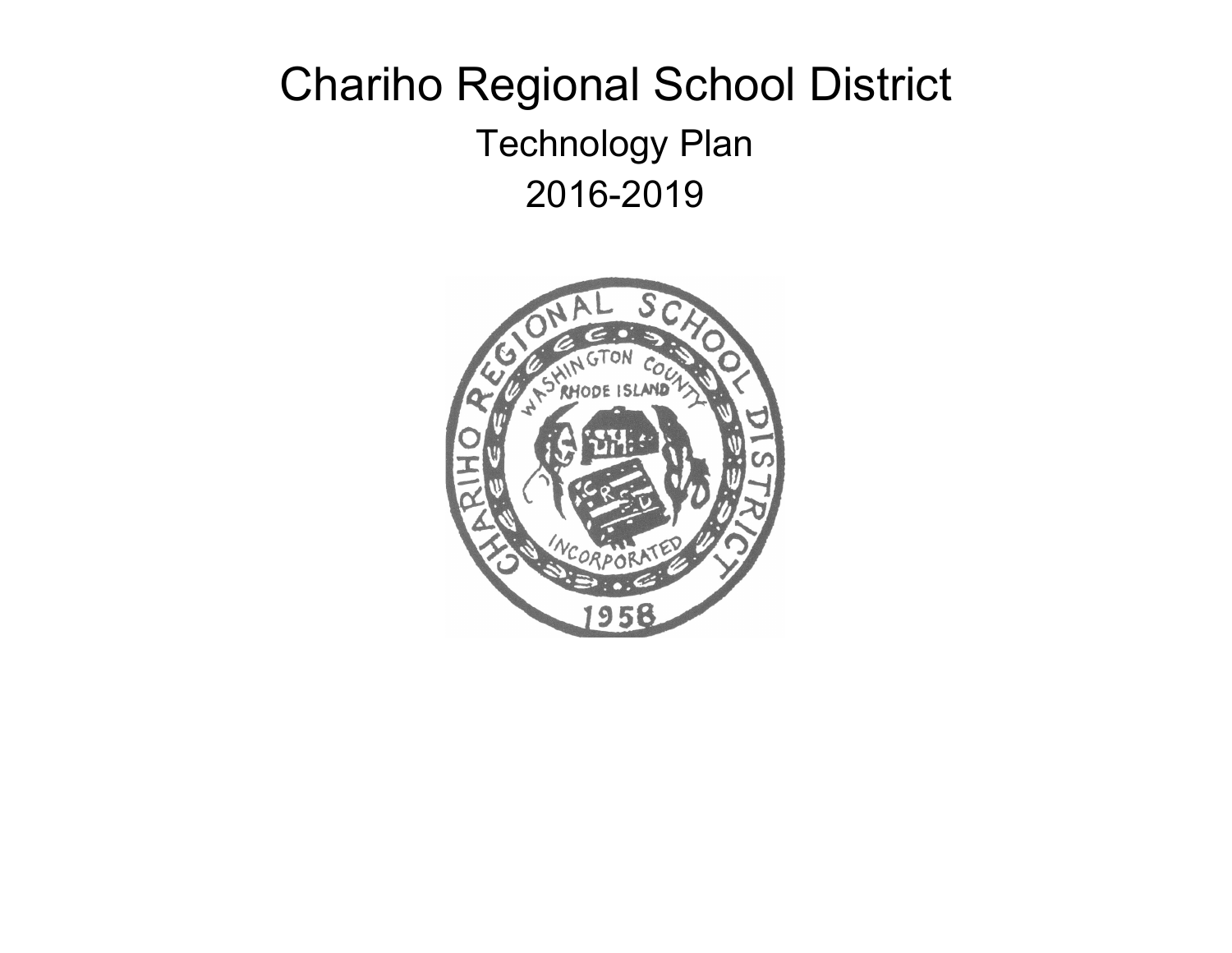### **Table of Contents**

- Page 3: Committee Members and Decision-Making Process
- Page 4: Mission/Vision/Beliefs
- Page 5: District Profile
- Page 6: District Technology Initiatives
- Page 7: Initiative 1: Assessment
- Page 8: Initiative 2: Communication
- Page 9: Initiative 3: Resources/Infrastructure
- Page 11: Initiative 4: Professional Development
- Page 13: Appendix A: Student Device Recommendations
- Page 14: Appendix B: Network Infrastructure
- Page 15: Appendix C: Technology Personnel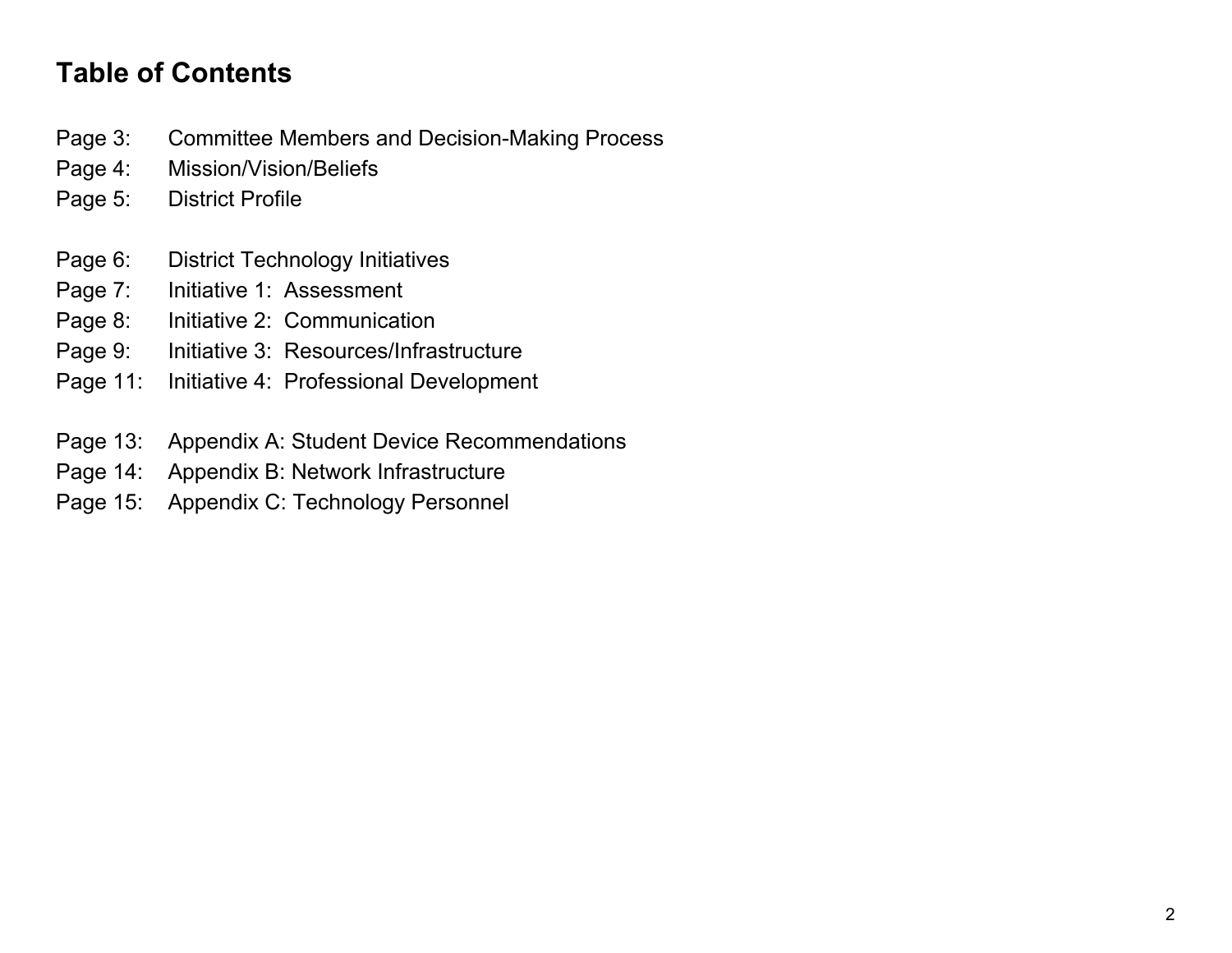### **District Technology Plan Committee Members**

| <b>Name</b>             | <b>Position</b>                                            |
|-------------------------|------------------------------------------------------------|
| George Abbott           | <b>School Committee Member</b>                             |
| <b>Stacey Boulmetis</b> | Parent                                                     |
| Shawn Cole              | Director of Educational Technology and Information Systems |
| Jane Daly               | <b>Assistant Superintendent</b>                            |
| Jessica Geremia         | <b>Technology Fellow</b>                                   |
| <b>Bryan Lucas</b>      | Teacher                                                    |
| Craig MacKenzie         | Assistant Principal - Chariho High School                  |
| <b>Sheri McCue</b>      | Teacher                                                    |
| <b>Steven Morrone</b>   | Assistant Principal - Chariho Middle School                |
| Rene' Rosivach          | <b>Technology Fellow</b>                                   |
| Jeffrey Scanapieco      | Principal - Ashaway Elementary                             |

### **Decision-Making Process**

The District Technology Plan Committee was formed in the Spring of 2015. The Committee members met at least monthly, sometimes in small groups and other times as a full committee. We initially researched a variety of other district technology plans, including model plans recommended by the RI Department of Education, and plans from notable districts in Connecticut and Massachusetts. The Committee also relied heavily on aligning the technology plan with Chariho's *Strategic Plan - Vision 2018* and the district's 1:1 initiative. In addition to the above Committee members, a group of students in February, 2016 were then provided the opportunity to review the draft of the technology plan and add additional input and comments. The District Technology Plan Committee will meet annually in June to update the status of each action item.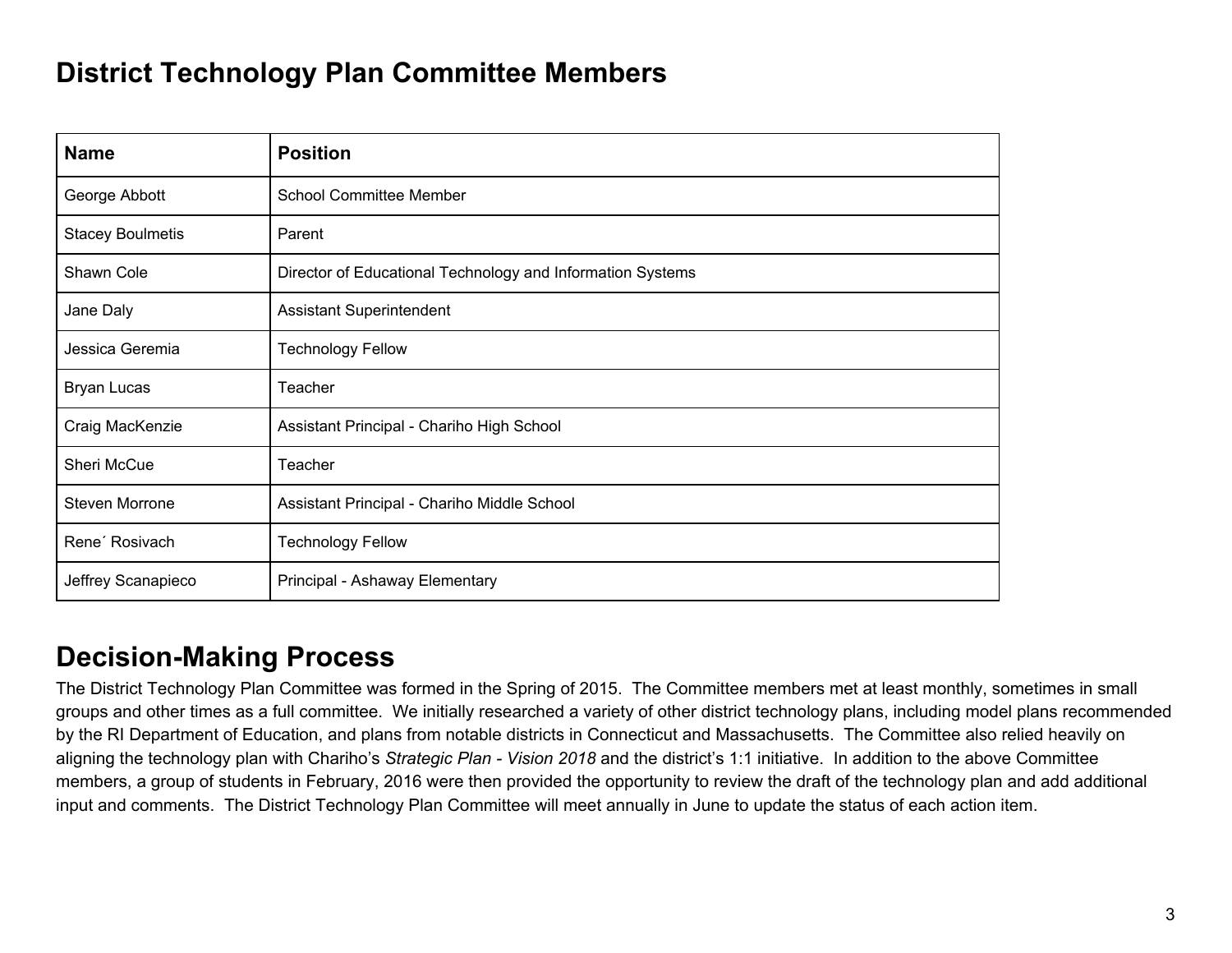# **Mission**

The Chariho Regional School District ensures that all students meet high academic standards and are prepared for lifelong learning and productive global citizenship.

# **Vision**

With a commitment to continuous improvement, the District's highly-qualified staff engages with students in state-of-the-art facilities to master challenging content, to promote creativity, and to foster critical thinking. The District is recognized by the community as its greatest asset.

# **Beliefs**

**We believe that high academic standards and research-informed decision making are critical ...**

- All professionals operate from a belief that all students can learn and meet or exceed demanding standards.
- All students at every level must be engaged in challenging academic experiences.
- Rigorous academic standards are the foundation of this school District.
- Instructional and program decisions must be data-informed and research-based.
- Learning is a continuous lifelong process.
- Schools must prepare students to be creative and critical thinkers, problem solvers, and effective communicators.
- The physical, social, and emotional wellness of every child is necessary for optimum learning.

#### **We believe that the larger community must be fully engaged in the learning process...**

- Education is a shared responsibility of students, parents, staff, and the community.
- Students thrive when supported, nurtured, and engaged by the community.
- In an environment that emphasizes school safety, everyone must be treated with kindness, dignity, and respect.
- Schools must prepare students to be team members and leaders, community contributors, and productive citizens in a global society.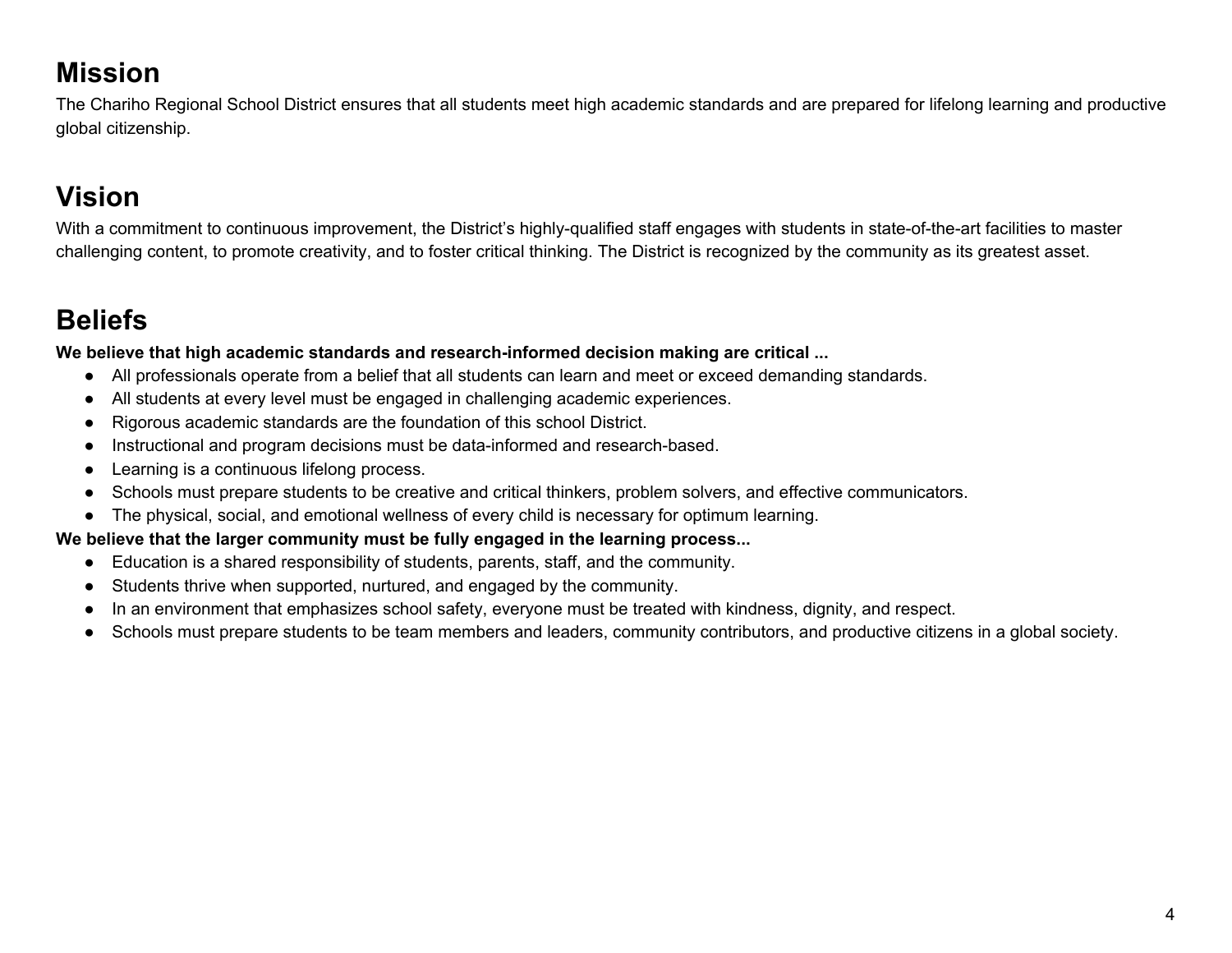## **District Profile**

The Chariho Regional School District serves the communities of Charlestown, Hopkinton, and Richmond and includes four elementary schools, a middle school, a high school/career and technical center, and an alternative school. Approximately 3,300 prekindergarten through grade twelve students attend our schools. The District encompasses 127 square miles in southern Rhode Island that include oceanfront, rural, and suburban areas. The towns boast an abundance of golf courses, turf farms, and beaches. An ideal place to raise children, one only has to visit the tri-town area to develop a fondness for it. The three towns served by the District support high-quality public education.

| <b>SCHOOL NAME</b>                   | October 1, 2015 Enrollment |
|--------------------------------------|----------------------------|
| <b>Ashaway Elementary School</b>     | 197                        |
| <b>Charlestown Elementary School</b> | 280                        |
| <b>Hope Valley Elementary School</b> | 200                        |
| <b>Richmond Elementary School</b>    | 420                        |
| Chariho Regional Middle School       | 945                        |
| <b>Chariho Regional High School</b>  | 1114                       |
| The R.Y.S.E. School                  | 54                         |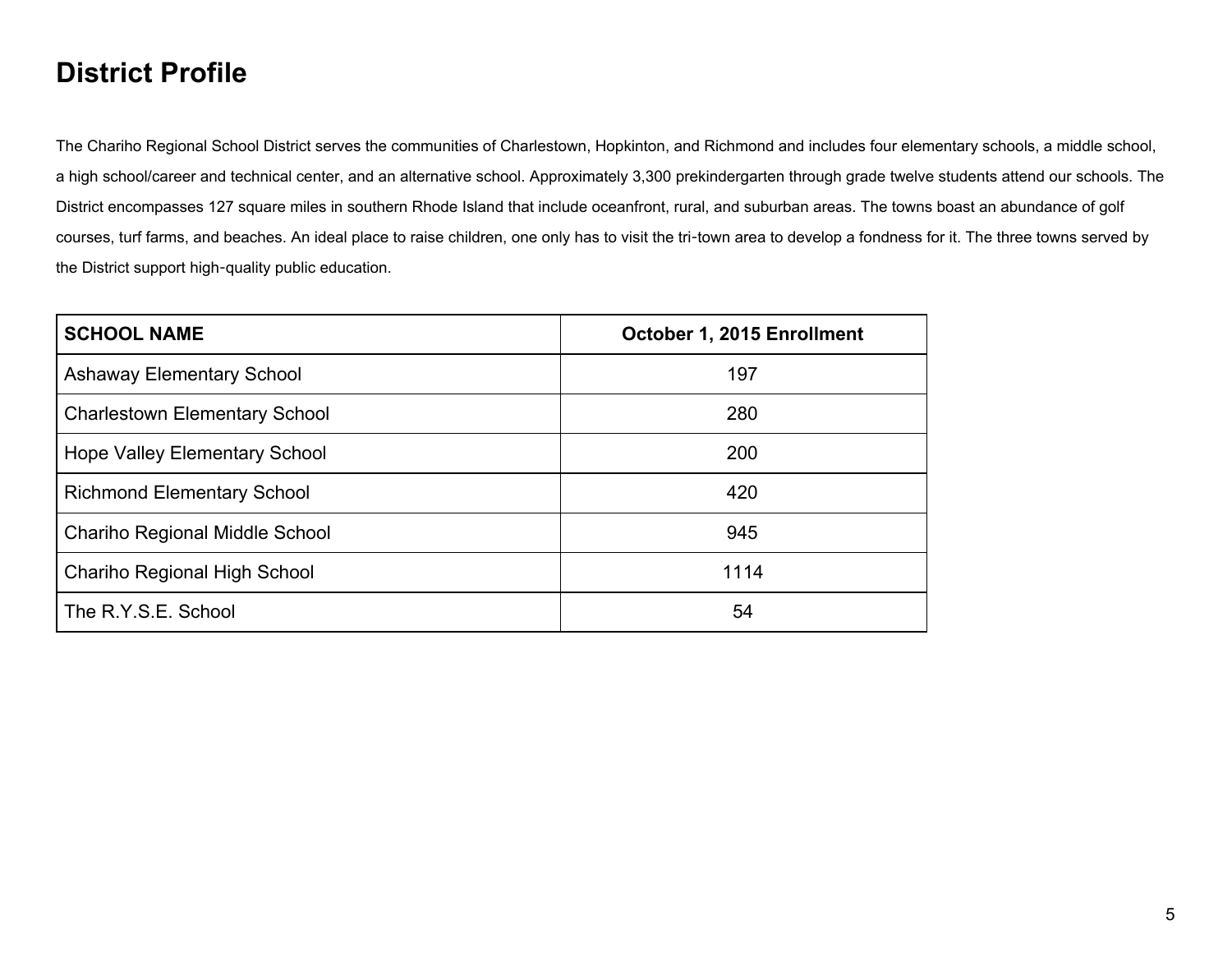### **District Technology Initiatives**

- 1) **Assessment:** Continuously improve the quality and accessibility of data available to teachers, enabling them to better consider both state and local formative and summative assessments to personalize instruction.
- 2) **Communication:** Expand communication and increase collaboration with families and the community using technology resources.
- 3) **Resources for Teaching and Learning:** Empower teachers and students with the tools and techniques needed to provide differentiated and individual learning experiences both in and out of school.
- 4) **Professional Development:** Provide professional development to all school community members, including parents/guardians, and educators with a focus on technology as a vehicle to improve teaching and learning.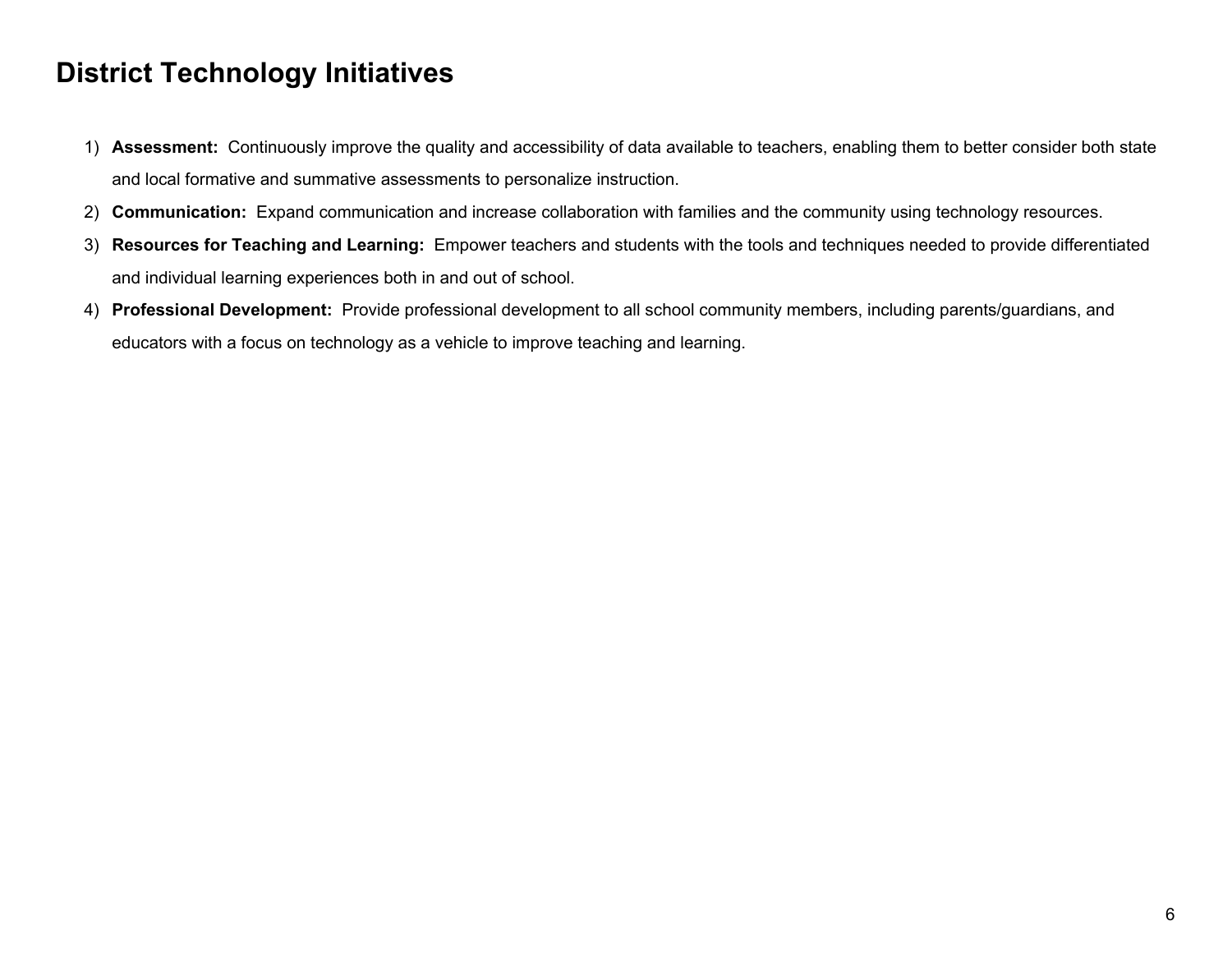# **Initiative 1**

**Assessment:** Continuously improve the quality and accessibility of data available to teachers, enabling them to better consider both state and local formative and summative assessments to personalize instruction.

| <b>Action Steps</b>                                                                                                                                                                                                                                                               | Person(s)<br><b>Responsible</b>                                                                                                                                                             | <b>Results</b>                                                                                                                                                                                                                                                                           | <b>Timeline</b>                                             | <b>Status</b>                                                      |
|-----------------------------------------------------------------------------------------------------------------------------------------------------------------------------------------------------------------------------------------------------------------------------------|---------------------------------------------------------------------------------------------------------------------------------------------------------------------------------------------|------------------------------------------------------------------------------------------------------------------------------------------------------------------------------------------------------------------------------------------------------------------------------------------|-------------------------------------------------------------|--------------------------------------------------------------------|
| What task will be done?                                                                                                                                                                                                                                                           | Who will lead it?                                                                                                                                                                           | What is the outcome of the task?                                                                                                                                                                                                                                                         | By when?                                                    | In Development,<br>In Progress,<br>Ongoing, or<br><b>Completed</b> |
| Identify and implement technology platforms to<br>develop multiple and varied formative and<br>summative assessments, specifically to include<br>tests aligned with ELA/Literacy and Math Common<br>Core State Standards (CCSS), and Next<br>Generation Science Standards (NGSS). | <b>CIPA/APP Committee</b><br>Director of<br><b>Educational</b><br><b>Technology and</b><br><b>Information Systems,</b><br><b>Assistant</b><br>Superintendent,<br><b>Administrative Team</b> | Platforms for real-time data collection from<br><b>CCSS and NGSS aligned formative and</b><br>summative assessments have been<br>identified.<br>Teachers will revise/create assessments<br>using identified platforms.<br>Students will be assessed using these<br>technology platforms. | Identify<br>(Spring, 2016)<br>Implement<br>$(2016 - 2017)$  | In Progress                                                        |
| Identify and implement technology platforms to<br>develop multiple and varied formative and<br>summative assessments in additional content<br>areas.                                                                                                                              | <b>CIPA/APP Committee</b><br>Director of<br><b>Educational</b><br>Technology and<br><b>Information Systems,</b><br><b>Assistant</b><br>Superintendent,<br><b>Administrative Team</b>        | Platforms for real-time data collection from<br>formative and summative assessments.<br>Teachers will revise/create assessments<br>$\bullet$<br>using identified platforms.<br>Students will be assessed using these<br>technology platforms.                                            | Identify<br>$(2016 - 2017)$<br>Implement<br>$(2017 - 2018)$ | In Progress                                                        |
| Develop an action plan to continuously improve the<br>quality and accessibility of data available to all<br>teachers, enabling them to better consider both<br>state and local formative and summative<br>assessments to personalize instruction.                                 | Director of<br><b>Educational</b><br>Technology and<br><b>Information Systems,</b><br><b>Assistant</b><br>Superintendent,<br><b>Administrative Team,</b><br><b>Data Specialist</b>          | Every two years, evaluate efforts to<br>improve the quality and accessibility of<br>data available to teachers.                                                                                                                                                                          | Beginning June, 2017<br>June, 2019                          | -ln<br>Development                                                 |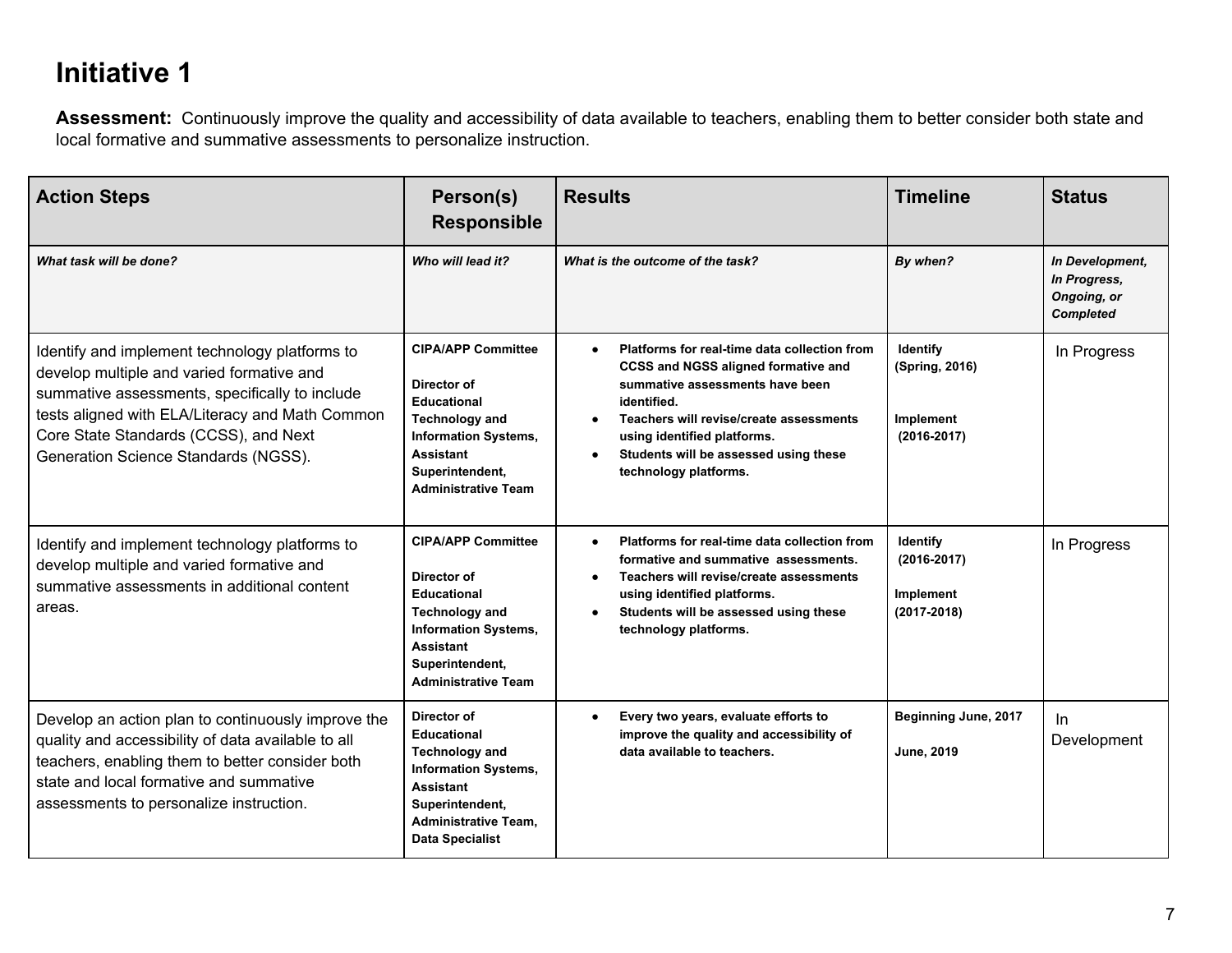# **Initiative 2**

**Communication:** Expand communication and increase collaboration with families and the community using technology resources.

| <b>Action Steps</b>                                                                                                                                                                                        | Person(s)<br><b>Responsible</b>                                                                                     | <b>Results</b>                                                                                                                                                                                         | <b>Timeline</b>                                                                             | <b>Status</b>                                                   |
|------------------------------------------------------------------------------------------------------------------------------------------------------------------------------------------------------------|---------------------------------------------------------------------------------------------------------------------|--------------------------------------------------------------------------------------------------------------------------------------------------------------------------------------------------------|---------------------------------------------------------------------------------------------|-----------------------------------------------------------------|
| What task will be done?                                                                                                                                                                                    | Who will lead it?                                                                                                   | What is the outcome of the task?                                                                                                                                                                       | By when?                                                                                    | In Development, In<br>Progress, Ongoing, or<br><b>Completed</b> |
| Create a list of "district-approved" software/<br>resources/apps/hardware                                                                                                                                  | <b>CIPA/APP Committee</b>                                                                                           | A Chariho Regional School District list of<br>approved software/resources/ apps/hardware,<br>published on the District website.                                                                        | Initial List: April,<br>2016<br><b>Updated twice</b><br>per year in<br>December and<br>June | <b>Completed</b><br>Ongoing                                     |
| Identify and consolidate tools for effective<br>communication within the school community and<br>public. This includes structures for gathering<br>ideas and effectively communicating with the<br>public. | <b>Director of Educational</b><br><b>Technology and</b><br><b>Information Systems</b><br><b>Administrative Team</b> | Agreed upon list and protocols identified for<br>effective communication with all stakeholders.                                                                                                        | June, 2017                                                                                  | In Development                                                  |
| Research and identify a new district website<br>platform and then redesign the district website to<br>improve communication and centralize our<br>web-presence.                                            | <b>Director of Educational</b><br><b>Technology and</b><br><b>Information Systems</b>                               | A committee of key stakeholders identify an<br>appropriate web-hosting platform.<br>Purchase and design a new district website<br>platform<br>New website platform launches                            | June, 2017<br><b>January, 2018 -</b><br><b>July, 2018</b><br>September, 2018                | In Development                                                  |
| Standardize the use of social-media and web<br>presence as a tool for effective communication<br>with the broader community, in alignment with<br>the district's Responsible Use of Technology<br>Policy.  | Superintendent,<br><b>Principals</b>                                                                                | Parents/guardians will have easy access to<br>effective social media and web presence<br>communication, which could be measured by<br>an increase in the number of followers and<br>web-site visitors. | <b>June, 2018</b>                                                                           | In Development                                                  |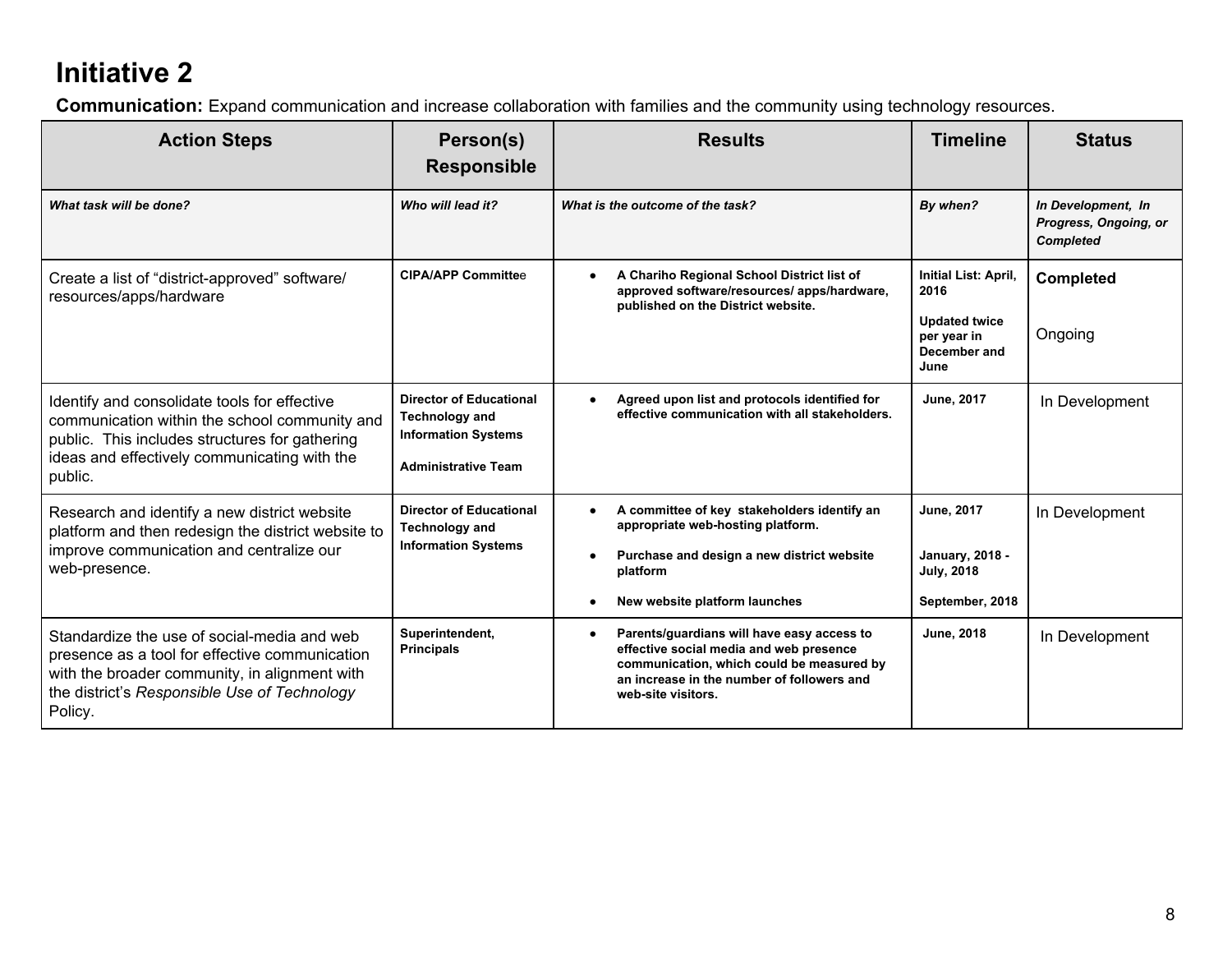# **Initiative 3:**

**Resources for Teaching and Learning:** Empower teachers and students with the tools and techniques needed to provide differentiated and individual learning experiences both in and out of school.

| <b>Action Steps</b>                                                                                                         | Person(s)<br><b>Responsible</b>                                                                                     | <b>Results</b>                                                                                                                                                                                                                                                                                                                                  | <b>Timeline</b>                                 | <b>Status</b>                                                      |
|-----------------------------------------------------------------------------------------------------------------------------|---------------------------------------------------------------------------------------------------------------------|-------------------------------------------------------------------------------------------------------------------------------------------------------------------------------------------------------------------------------------------------------------------------------------------------------------------------------------------------|-------------------------------------------------|--------------------------------------------------------------------|
| What task will be done?                                                                                                     | Who will lead it?                                                                                                   | What is the outcome of the task?                                                                                                                                                                                                                                                                                                                | By when?                                        | In Development,<br>In Progress,<br>Ongoing, or<br><b>Completed</b> |
| Implement, monitor, and continuously evaluate<br>the Chariho 1:1 initiative.                                                | <b>Director of Educational</b><br><b>Technology and</b><br><b>Information Systems,</b><br><b>Technology Fellows</b> | Annual collection and presentation of<br>data related to pre-identified<br>benchmarks.                                                                                                                                                                                                                                                          | September 2016,<br>then annually                | Ongoing                                                            |
| Implement, monitor and continuously evaluate<br>procedures that impact Chariho's personalized<br>learning initiative.       | <b>CIPA/App Committee,</b><br><b>Assistant Superintendent</b>                                                       | Identify and then create procedures<br>$\bullet$<br>needed to protect student data and<br>privacy.<br>Evaluate instructional practices related<br>$\bullet$<br>to personalization of instruction.<br>Provide professional development to<br>grow the skills of faculty and staff so<br>that personalization of instruction will<br>be enhanced. | May 2016, then<br>annually                      | In Progress                                                        |
| Provide access to reliable devices for all<br>students to participate in annual online state<br>and local testing.          | <b>Director of Educational</b><br><b>Technology and</b><br><b>Information Systems</b>                               | All students in Gr. K-12 have access to<br>participate in annual online state and<br>local testing.                                                                                                                                                                                                                                             | April, 2017                                     | <b>Completed</b>                                                   |
| Provide the technological hardware that will<br>significantly and positively impact Grades 5-8<br>personalized instruction. | <b>Middle School Device</b><br><b>Selection Committee</b>                                                           | <b>Recommendation(s) from Middle</b><br>$\bullet$<br><b>School Device Selection Committee for</b><br>1:1 devices.<br>Implement 1:1 approved Middle School<br><b>Device Recommendation.</b>                                                                                                                                                      | <b>March, 2016</b><br>September, 2016           | <b>Completed</b><br><b>Completed</b>                               |
| Provide the technical hardware that will<br>significantly and positively impact Grades K-4<br>personalized instruction.     | <b>Elementary School Device</b><br><b>Selection Committee (to be</b><br>established Spring, 2016).                  | <b>Formation of Elementary School</b><br><b>Device Selection Committee</b><br><b>Recommendation(s) from Elementary</b><br>$\bullet$<br><b>School Device Selection Committee.</b><br>Implement appropriate ratio of devices<br>$\bullet$<br>which will allow elementary teachers to<br>personalize instruction.                                  | April, 2016<br>October, 2016<br>September, 2018 | <b>Completed</b><br>Completed<br>In Progress                       |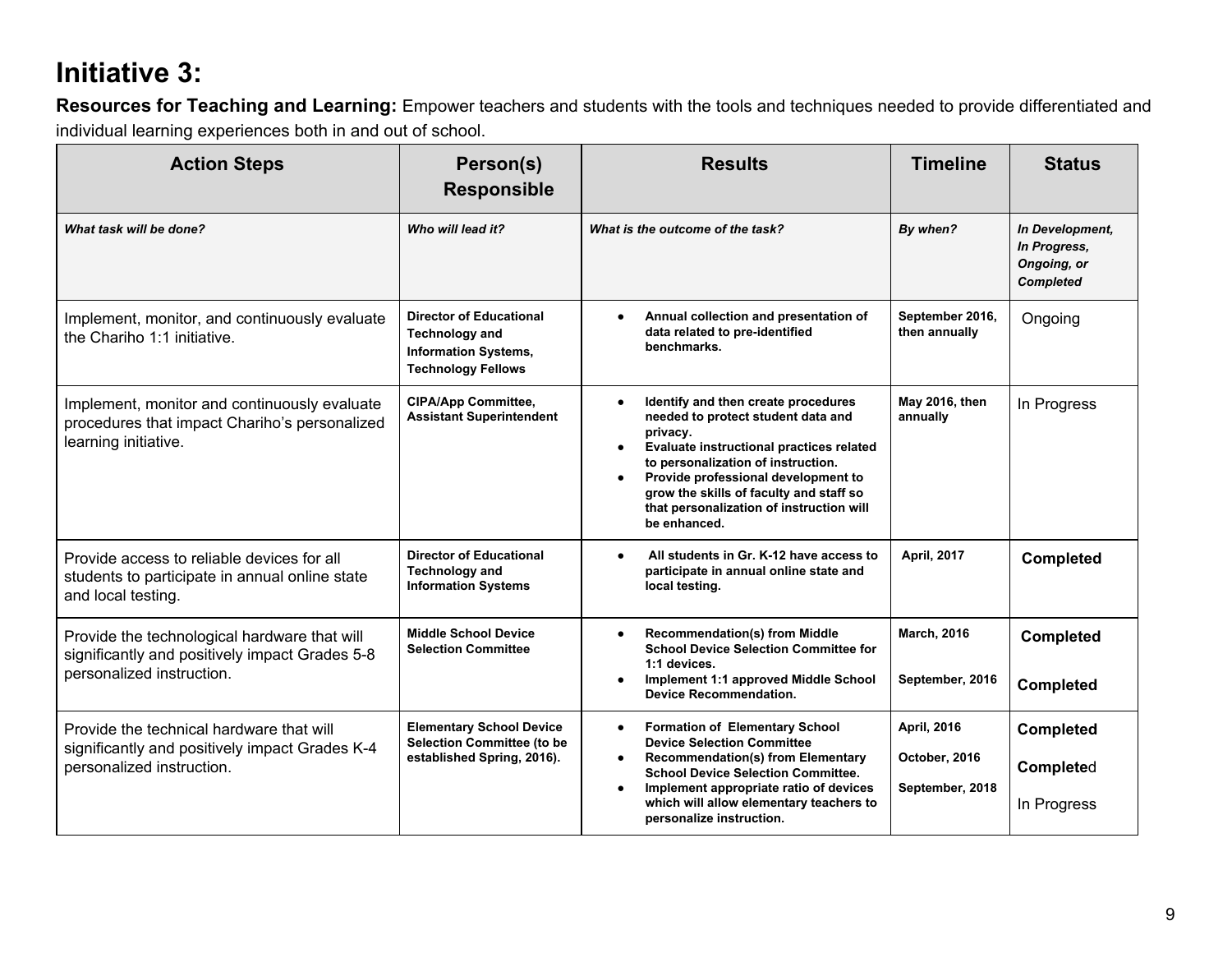| <b>Action Steps</b>                                                                                                                                                                                      | Person(s)<br><b>Responsible</b>                                                                                                                                                                     | <b>Results</b>                                                                                                                                                                                                                                                                                                                                                                                                                                        | <b>Timeline</b>                                                                  | <b>Status</b>                                                      |
|----------------------------------------------------------------------------------------------------------------------------------------------------------------------------------------------------------|-----------------------------------------------------------------------------------------------------------------------------------------------------------------------------------------------------|-------------------------------------------------------------------------------------------------------------------------------------------------------------------------------------------------------------------------------------------------------------------------------------------------------------------------------------------------------------------------------------------------------------------------------------------------------|----------------------------------------------------------------------------------|--------------------------------------------------------------------|
| What task will be done?                                                                                                                                                                                  | Who will lead it?                                                                                                                                                                                   | What is the outcome of the task?                                                                                                                                                                                                                                                                                                                                                                                                                      | By when?                                                                         | In Development,<br>In Progress,<br>Ongoing, or<br><b>Completed</b> |
| Inventory and recommend hardware (other<br>than student devices) which will support<br>student's effectiveness in problem solving,<br>critical thinking, and collaboration (21st century<br>skills).     | <b>Humanities and STEM</b><br><b>Specialists and Library</b><br><b>Media Specialists</b>                                                                                                            | Maintain a list of existing hardware<br>inventory which supports 21st century<br>skills.<br>The list will include recommendations for<br>$\bullet$<br>future purchases.                                                                                                                                                                                                                                                                               | June, 2016, then<br>annually updated<br>November, 2016, then<br>annually updated | Ongoing                                                            |
| Provide sufficient technology staffing structure<br>(ex. workload and device to technician ratios).<br>See Appendix C:                                                                                   | <b>Director of Educational</b><br><b>Technology and</b><br><b>Information Systems</b>                                                                                                               | Analyze technology staffing structure<br>$\bullet$<br>Determine a timeline to correlate staffing<br>$\bullet$<br>adjustments with increase of devices.                                                                                                                                                                                                                                                                                                | October, 2016                                                                    | Ongoing                                                            |
| Identify available technology to support safety<br>and security, including accurate documentation<br>of student, staff, and visitor attendance.                                                          | <b>Director of Educational</b><br><b>Technology and</b><br><b>Information Systems,</b><br><b>Director of Buildings</b><br>and Grounds, Principals                                                   | Software is identified and purchased that<br>will meet the security needs of the district.                                                                                                                                                                                                                                                                                                                                                            | November, 2016                                                                   | In Progress                                                        |
| Investigate the need for a student learning<br>management system for students at the<br>elementary level.                                                                                                | <b>CIPA App Committee</b>                                                                                                                                                                           | <b>CIPA App Committee discusses and</b><br>$\bullet$<br>approves pilot if there is a need.                                                                                                                                                                                                                                                                                                                                                            | June, 2016                                                                       | In Progress                                                        |
| Review and recommend policies, structures<br>and software that support the improved<br>implementation of virtual and blended learning<br>experiences, including course delivery by<br>Chariho educators. | <b>Technology Fellows</b>                                                                                                                                                                           | Review policies in place to determine if<br>$\bullet$<br>adjustments need to be made in support of<br>virtual/blended learning.<br>Implement recommended structures and<br>$\bullet$<br>software for creating an improved virtual<br>and blended learning experience.<br>Provide training, as needed, to Chariho<br>$\bullet$<br>educators selected to deliver online<br>courses.                                                                     | June, 2017<br>September, 2018                                                    | In Progress                                                        |
| Investigate and identify Open Educational<br>Resources (OER) such as Open Online<br>Courses and public domain resources.                                                                                 | Assistant<br>Superintendent,<br><b>High School and Middle</b><br><b>School Assistant</b><br><b>Principals of Teaching</b><br>and Learning,<br><b>Department Heads and</b><br><b>Content Leaders</b> | Include OER when following the Selection<br><b>Procedure for Grade Level Instructional</b><br><i>Materials</i> or when selecting any new<br>classroom instructional resource.<br><b>High School and Middle School Assistant</b><br>$\bullet$<br>Principals of Teaching and Learning to lead<br>department heads and content leaders in<br>developing a process to identify, vet and<br>make recommendations for use of Open<br><b>Online Courses.</b> | June, 2016<br>June, 2017                                                         | -In<br>Development                                                 |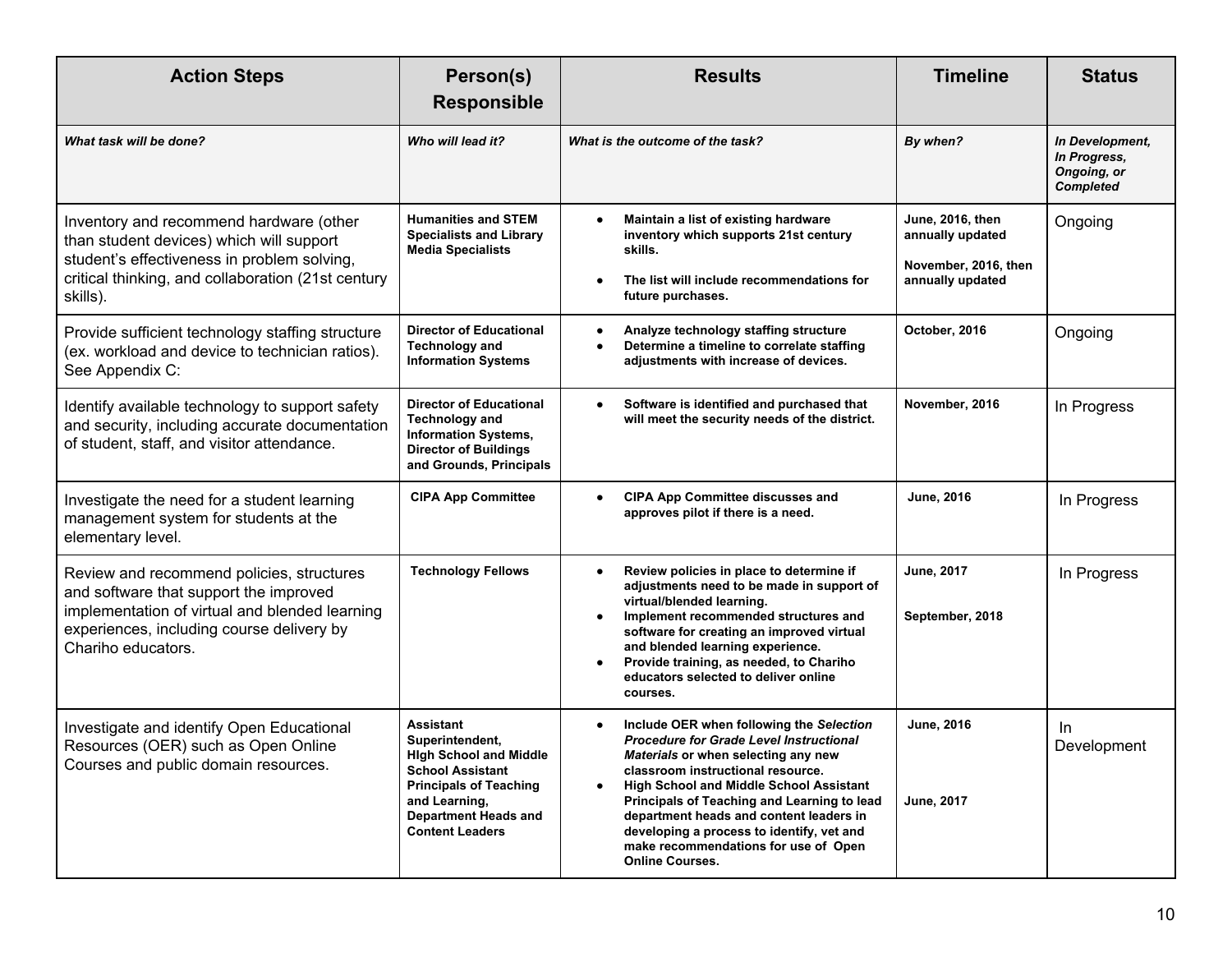# **Initiative 4:**

**Professional Development:** Provide professional development to all school community members, including parents, and educators, on technology as a vehicle to improve teaching and learning.

| <b>Action Steps</b>                                                                                                                                                                                                                                       | Person(s)<br><b>Responsible</b>                                                                                                                   | <b>Results</b>                                                                                                                                                                                                                                                                                                                                                                                             | <b>Timeline</b>                                            | <b>Status</b>                                                     |
|-----------------------------------------------------------------------------------------------------------------------------------------------------------------------------------------------------------------------------------------------------------|---------------------------------------------------------------------------------------------------------------------------------------------------|------------------------------------------------------------------------------------------------------------------------------------------------------------------------------------------------------------------------------------------------------------------------------------------------------------------------------------------------------------------------------------------------------------|------------------------------------------------------------|-------------------------------------------------------------------|
| What task will be done?                                                                                                                                                                                                                                   | Who will lead it?                                                                                                                                 | What is the outcome of the task?                                                                                                                                                                                                                                                                                                                                                                           | By when?                                                   | In Development,<br>In Progress,<br>Ongoing, or<br><b>Complete</b> |
| Provide professional development designed<br>to enhance educators skills to effectively<br>analyze and use assessment data to improve<br>personalized instruction to meet individual<br>student needs, as well as for refining<br>instructional programs. | <b>Assistant Superintendent</b><br><b>Principals</b><br><b>District Professional</b><br><b>Development Committee</b><br><b>Technology Fellows</b> | Teachers will participate in Blended Learning<br>Coaching.<br>All teachers will participate in trainings via<br>School (Early Release Day) and District<br><b>Professional Development Days</b><br><b>Ongoing during Faculty Meetings, Department</b><br>and Content Area Meetings, Common<br><b>Planning Times, and District Elementary</b><br><b>Grade Level and Subject Area Meetings as</b><br>needed. | Ongoing                                                    | Ongoing                                                           |
| Provide learning and development<br>opportunities for parents and community<br>members to become familiar with the use of<br>technology in the Chariho Regional School<br>District.                                                                       | <b>Principals</b>                                                                                                                                 | Create opportunities for parent and<br>community engagement in the use of<br>technology.                                                                                                                                                                                                                                                                                                                   | At least annually                                          | In Progress                                                       |
| Research and provide personalized and<br>differentiated professional development for<br>educators.                                                                                                                                                        | <b>Assistant Superintendent</b><br><b>Principals</b><br><b>District Professional</b><br><b>Development Committee</b><br><b>Technology Fellows</b> | Systems will be improved upon to provide<br>$\bullet$<br>personalized and differentiated professional<br>development for the District Professional<br><b>Development Days.</b><br>Principals will begin to integrate systems to<br>personalize and differentiate professional<br>development for educators during Early<br>Release Days.                                                                   | <b>Beginning with</b><br>September, 2016,<br>then ongoing  | In Progress                                                       |
| Teachers will take part in professional<br>development on how to protect students' data<br>and privacy.                                                                                                                                                   | <b>Human Resources</b><br>Administrator, Technology<br><b>Fellows</b>                                                                             | Teachers will know how to protect students'<br>data and privacy and will review related<br>policy.                                                                                                                                                                                                                                                                                                         | <b>Beginning with</b><br>September, 2016,<br>then annually | Ongoing                                                           |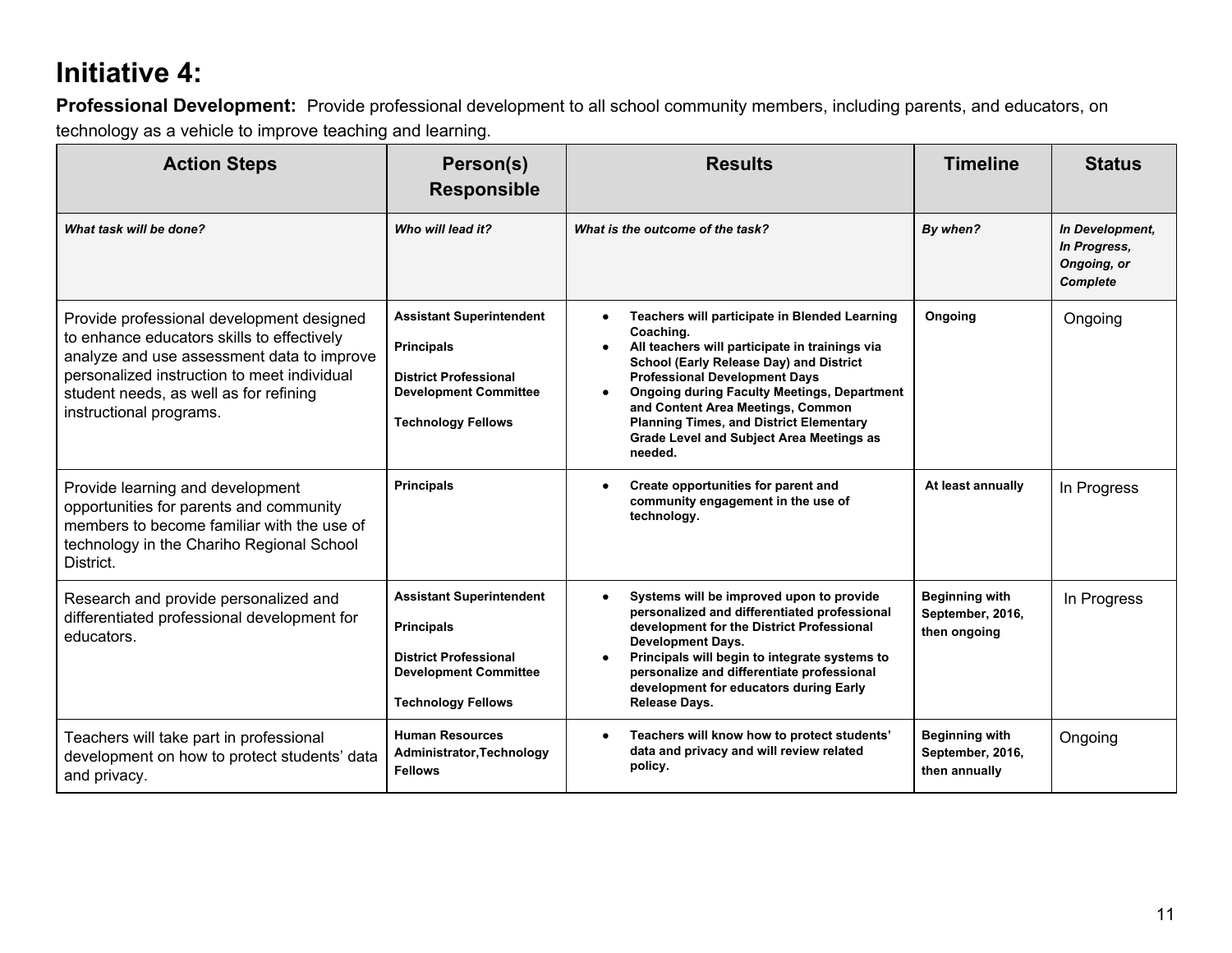## **Appendix A: Student Device Recommendations**

#### **Devices**

The Chariho Regional School District understands that the availability of reliable technology is of vital importance to the success of both our staff and students. By the 2015-2016 school year, all certified staff were provided with a 13" MacBook Pro. The device provided to the staff will be replaced with a new reliable device on a regular schedule coinciding with the end of the finance agreement on the device. A similar plan is currently in place for students in grades 7 through 12. As of the 2015-2016 school year, all students in grades 8 through 12 will have their own device to use at both school and at home. By the 2016-2017 school year, this plan that has already been set into motion will be extended through grade 7. The existing plan has the district providing a new device for all incoming grade 9 students, this device will remain with them for the duration of their time enrolled in the Chariho Regional School District.

Moving forward, to continue providing the best education to our students, the district recommends that the 1:1 program be continued for grades 5 and 6 students. Grades 5 and 6 students will be provided with the same device given to grade 7 and 8 students. In March 2016, the Middle School Device Selection committee recommended the Dell Chromebook 11 Touch as the device to use for grades 5 through 8.

For grades K through 4, the need to go 1:1 with devices has not been deemed necessary, but the need to increase the availability of devices is critical. In order to effectively move forward with blended and personalized learning in the elementary classrooms, it is recommended that there be one device for every two students in each classroom. For grades K and 1, since the use of a keyboard is not essential, and as these classes are already effectively using iPads in small groups, the recommendation will be to have enough iPads in every K-1 classroom so up to one half of the students may be using a device at a given time. For grades 2 through 4, a device with a keyboard is recommended at the same ratio of one device for every two students in the classroom. In the event that an entire class needs a device, the devices for two classes may be combined to outfit an entire class. A committee will be formed to determine the appropriate device for students in grades 2 through 4.

#### **Current 1:1 Devices In Use:**

Faculty and Staff

- Certified Staff 13" MacBook Pro
- School Administrators 13" MacBook Pro
- Clerical Staff Windows Desktop

#### **Students**

- Grades 8-12 - 1:1 devices - 11" MacBook Air

#### **Total Counts of 1:1 Devices (2015-2016 School Year):**

13" MacBook Pro - 379 11" MacBook Air - 1538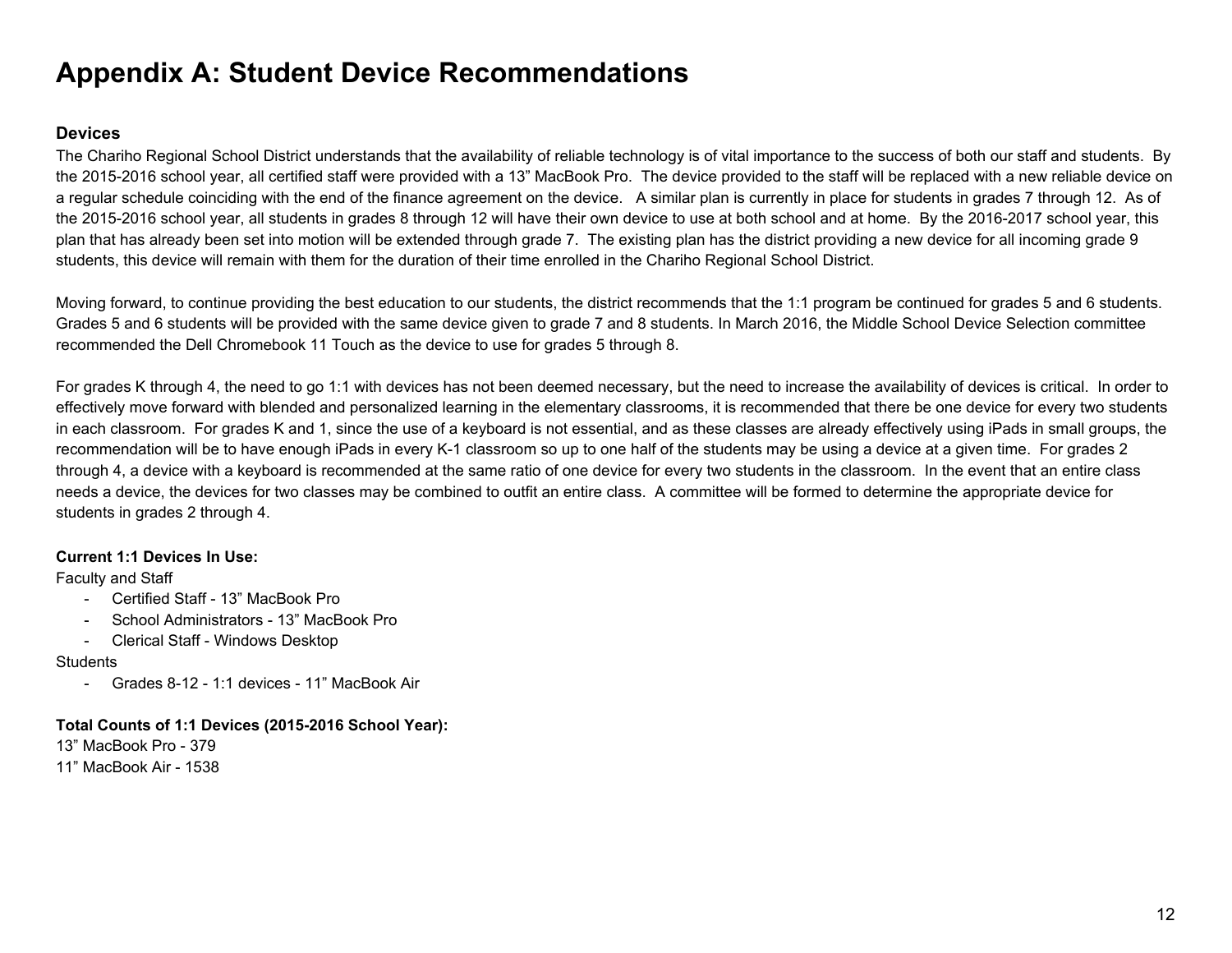## **Appendix B: Network Infrastructure**

The Chariho School District's network consists of a main campus (6 buildings) and four remote elementary schools. All buildings on the main campus are fiber connected (1 Gbps) back to the data center located in the Maintenance and Technology Building, which is the hub for the district. Each elementary school is connected back to the Maintenance and Technology Building through a 100 Mbps wide area network (WAN). Each building is designed with a main distribution frame (MDF) and intermediate distribution frames (IDF) where needed. Every IDF is connected to the MDF with fiber (10 Gbps). Additionally, all classrooms and most other rooms are equipped with a wireless access point (WAP), providing wireless access in every building across the district. All buildings access the Internet through a 500 Mbps connection provided by OSHEAN.

As the hub of the district, the main data center located in the Maintenance and Technology Building houses the bulk of the server infrastructure. To reduce the number of physical servers needed, the district uses a virtualized server environment. A battery backup unit and generator keep the servers running at all times. Additional servers are located in the high school, to be primarily used for backup and security. Each elementary school has one physical server as well as a phone gateway.

| <b>BUILDING</b>                             | <b>MDF/IDF</b> | <b>WAP</b> |
|---------------------------------------------|----------------|------------|
| Maintenance and Technology Building         | 1              | 2          |
| <b>Administration Building</b>              | 1              | 6          |
| Chariho Regional High School                | 6              | 84         |
| Chariho Regional Middle School              | 4              | 79         |
| Chariho Area Career and Technical<br>Center | 1              | 20         |
| The R.Y.S.E School                          | 1              | 23         |
| Ashaway Elementary School                   | 1              | 22         |
| <b>Charlestown Elementary School</b>        | 3              | 27         |
| <b>Hope Valley Elementary School</b>        | 1              | 23         |
| <b>Richmond Elementary School</b>           | 2              | 36         |